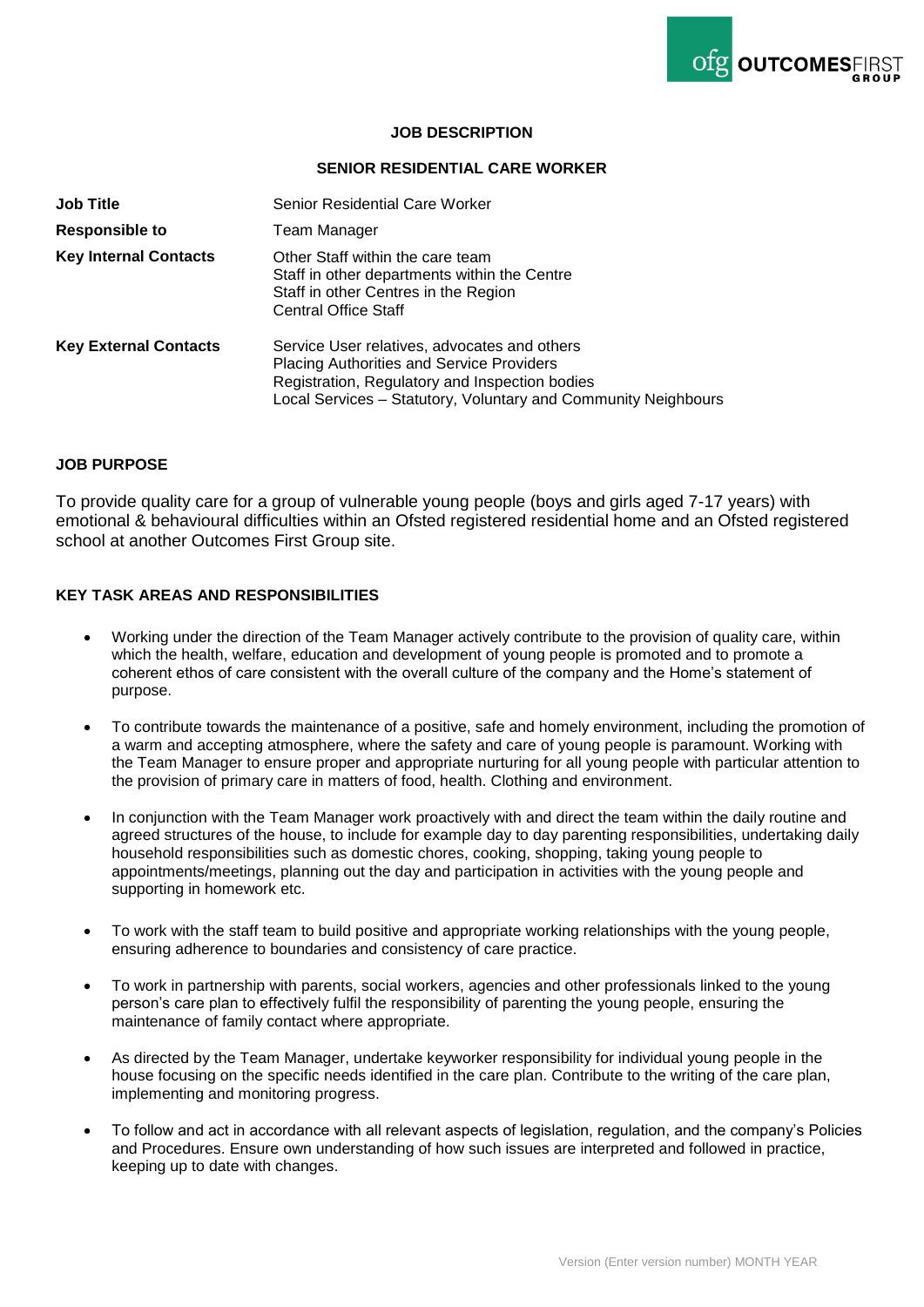

- To work collectively with team members and advise on using effective care practice, de-escalating and diversionary strategies and recognised techniques to manage young people who exhibit challenging, threatening and confrontational behaviour. Consistently act in accordance with company Behaviour Management policy and ensure appropriate recording of incidents.
- Working in conjunction with team members ensure the creation and maintenance of a culture, which shows in practice and knowledge an understanding of the differing cultural, racial and religious needs of young people. Work constructively to enhance the positive value of working with difference to challenge attitudes and practice, which are inappropriate or unacceptable within the ethos of the house.
- To work effectively with and advise on complex cases and situations, including key work, successfully integrating theory and practice.
- To assume responsibility for the operation of the unit/home when acting as shift leader. Take the lead in decision making, ensure paperwork is completed to the required standards, and ensure effective handovers take place between the home and school and at the beginning and end of each shift.
- To provide formal supervision to individual members of staff as directed by the Team Manager, in line with company policy and National Minimum standards.
- Undertake appropriate training, including induction workbook and refresher training in specified areas as identified by the Home Manager and/or Team Manager. The Children's Home regulatory standards require all residential care staff to be qualified. In order to meet these, Hillcrest will sponsor you to undertake the Level 3 Diploma in Residential Childcare when you successfully pass your probationary period. It is a condition of your employment that you undertake and satisfactorily complete the level 3 Diploma in Residential Childcare within two years of your start date. **The Level 3 Diploma is a requirement of the role**, if you fail to achieve the Diploma, do not complete it within the prescribed timescale, refuse to undertake it or are withdrawn from the Diploma, it will prevent you from continuing in this employment.
- Attend training on "off shift" as and when the need requires.
- To fully abide by and follow all the company's Health and Safety policies and procedures to ensure safe and effective working practices for the staff, young people and people visiting the house.
- Take responsibility for a designated area of work, or practice development as directed by the Team Manager.
- In conjunction with the Home Manager and team, develop a positive public profile of the service ensuring good communication, relationships and that staff represent the service in a professional way.
- To carry out any other appropriate duties as directed by the Home Manager, Deputy Home Manager or Team Manager.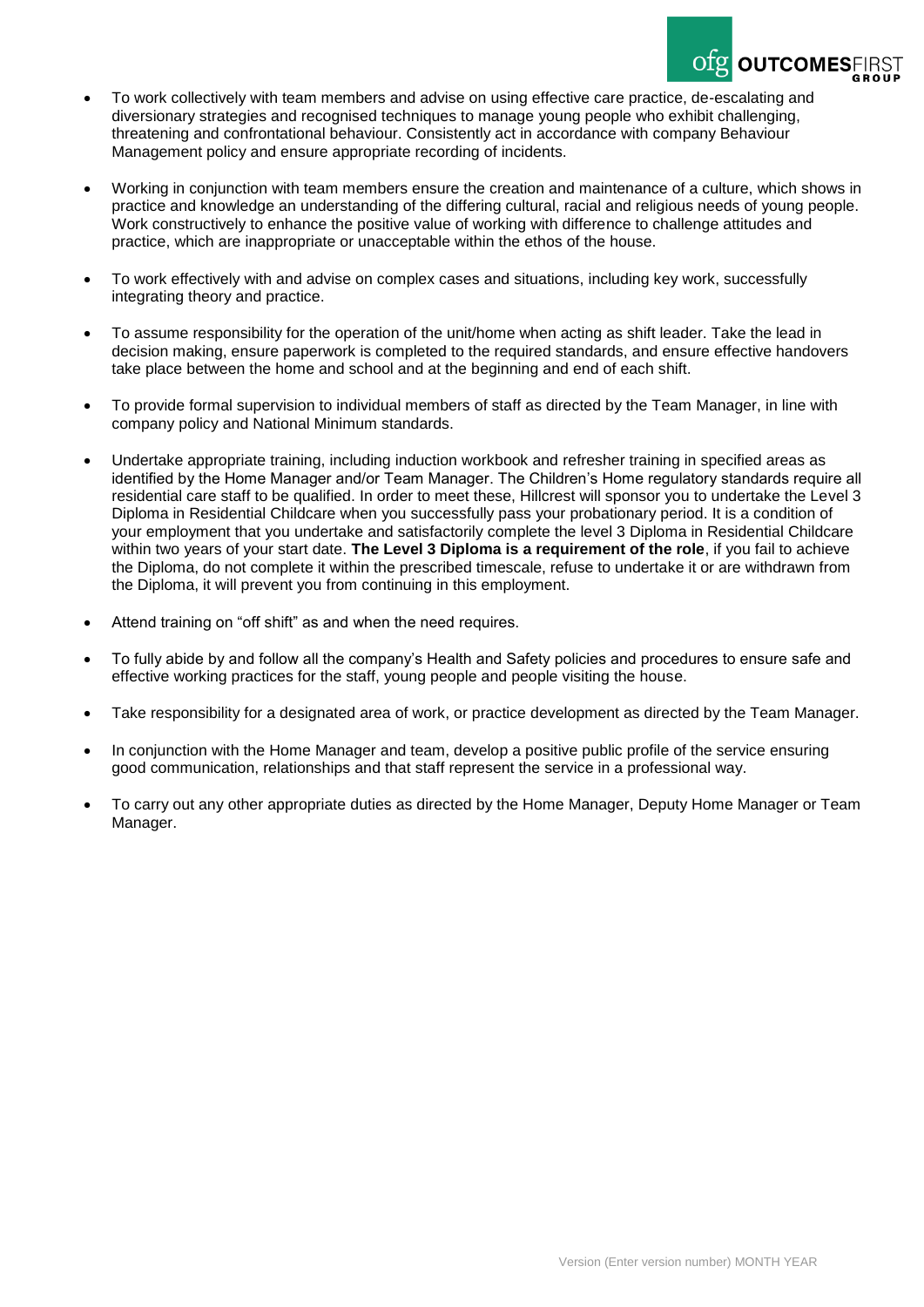

## **PERSON SPECIFICATION**

# **SENIOR RESIDENTIAL CARE WORKER**

| <b>Experience</b>                                                                                                                                                                   | <b>Essential</b> | <b>Desirable</b> |
|-------------------------------------------------------------------------------------------------------------------------------------------------------------------------------------|------------------|------------------|
|                                                                                                                                                                                     | ✔                |                  |
| Experience with young people either paid or voluntary                                                                                                                               |                  |                  |
| Experience of working with young people in a residential care setting                                                                                                               | ✓                |                  |
| Experience of working with young people with emotional<br>and behavioural difficulties                                                                                              | ✓                |                  |
| Experience of management and supervision of staff                                                                                                                                   |                  |                  |
| <b>Skills, Knowledge and Aptitudes</b>                                                                                                                                              |                  |                  |
| Working knowledge of childcare and child development developed<br>through working directly with young people                                                                        | ✔                |                  |
| An understanding of current childcare legislation                                                                                                                                   | ✓                |                  |
| An understanding of the principles of the Five Outcomes                                                                                                                             |                  |                  |
| An awareness of group dynamics                                                                                                                                                      | ✓                |                  |
| An understanding of the social, emotional, educational, cultural,<br>religious and recreational needs of young people                                                               | ✓                |                  |
| Able to engage appropriately with young people and develop rapport                                                                                                                  | ✓                |                  |
| Able to recognise and deal with conflict and challenging behaviours<br>and situations with young people                                                                             | ✓                |                  |
| Able to effectively use a range of strategies in dealing with<br>confrontational or challenging behaviour from young people<br>including de-escalating and approved hold techniques | ✓                |                  |
| Able to engage in a variety of activities to develop and sustain<br>appropriate relationships with young people                                                                     |                  |                  |
| Ability to manage personal and professional boundaries maintaining<br>appropriate relationships with staff and young people                                                         | ✔                |                  |
| Ability to understand and work effectively with complex cases                                                                                                                       | ✔                |                  |
| Good communication skills (written and verbal). The position involves<br>being able to write logs, reports, daily records etc                                                       |                  |                  |
| Able to form and sustain positive and professional working relationships                                                                                                            |                  |                  |
| Able and willing to undertake all tasks associated with parenting a young person                                                                                                    |                  |                  |
| Ability to assume responsibility for the operation of the home as required                                                                                                          |                  |                  |
| Ability to provide formal supervision and manage staff performance as<br>required                                                                                                   | ✓                |                  |